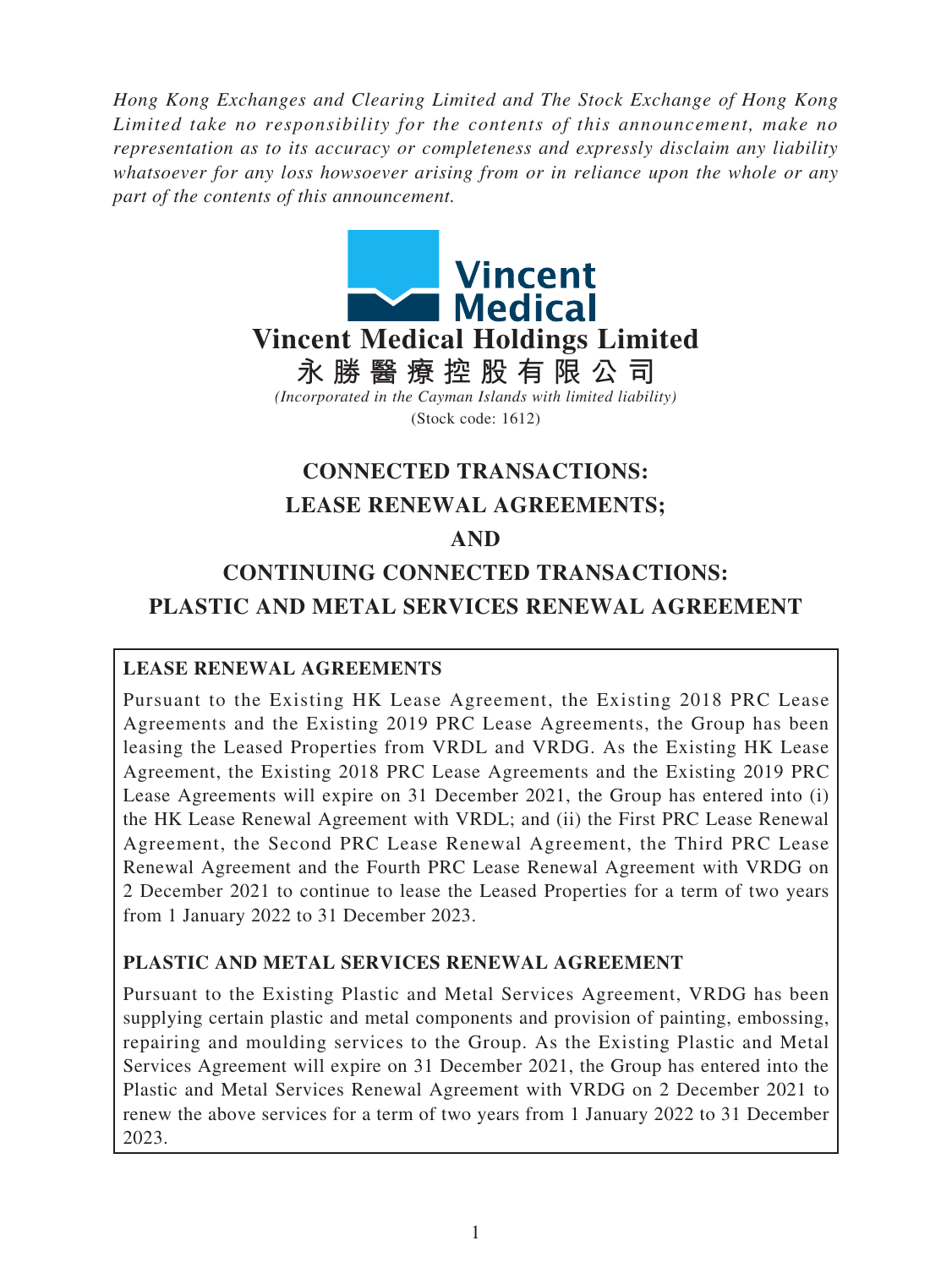# **LISTING RULES IMPLICATION**

VRDL is a direct wholly-owned subsidiary of VRI and VRDG is an indirect wholly-owned subsidiary of VRI, the controlling shareholder of the Company. Accordingly, VRDL and VRDG are connected persons of the Company under Chapter 14A of the Listing Rules. Thus, the transactions contemplated under the Plastic and Metal Services Renewal Agreement constitute continuing connected transactions of the Company. In accordance with HKFRS 16 applicable to the Company, as a result of the entering into the Lease Renewal Agreements, the Group shall recognise an additional asset representing its right to use the Leased Properties in the total amount of approximately HK\$26.5 million calculated with reference to the present value of aggregated lease payments as discounted using a discount rate which is equivalent to the Company's incremental borrowing rate during the entire term of the Lease Renewal Agreements. As such, the transactions contemplated under the Lease Renewal Agreements will be recognised as acquisitions of right-of-use assets which will constitute one-off connected transactions of the Company under Chapter 14A of the Listing Rules.

As the applicable percentage ratios in respect of the Aggregated Lease Transactions are more than 0.1% and less than 5%, the transactions contemplated under the Lease Renewal Agreements are subject to the announcement, reporting and annual review requirements but are exempt from the independent shareholders' approval requirements under Chapter 14A of the Listing Rules.

As the applicable percentage ratios in respect of the Aggregated Purchase Transactions are more than 0.1% and less than 5%, the transactions contemplated under the Plastic and Metal Services Renewal Agreement are subject to the announcement, reporting and annual review requirements but are exempt from the independent shareholders' approval requirements under Chapter 14A of the Listing Rules.

# **LEASE RENEWAL AGREEMENTS**

Pursuant to the Existing HK Lease Agreement, the Existing 2018 PRC Lease Agreements and the Existing 2019 PRC Lease Agreements, the Group has been leasing the Leased Properties from VRDL and VRDG. As the Existing HK Lease Agreement, the Existing 2018 PRC Lease Agreements and and the Existing 2019 PRC Lease Agreements will expire on 31 December 2021, the Board announces that on 2 December 2021,

1. VMHK, as a tenant, entered into the HK Lease Renewal Agreement with VRDL, as a landlord, in respect of the renewal of lease of the HK Property for a term of two years from 1 January 2022 to 31 December 2023;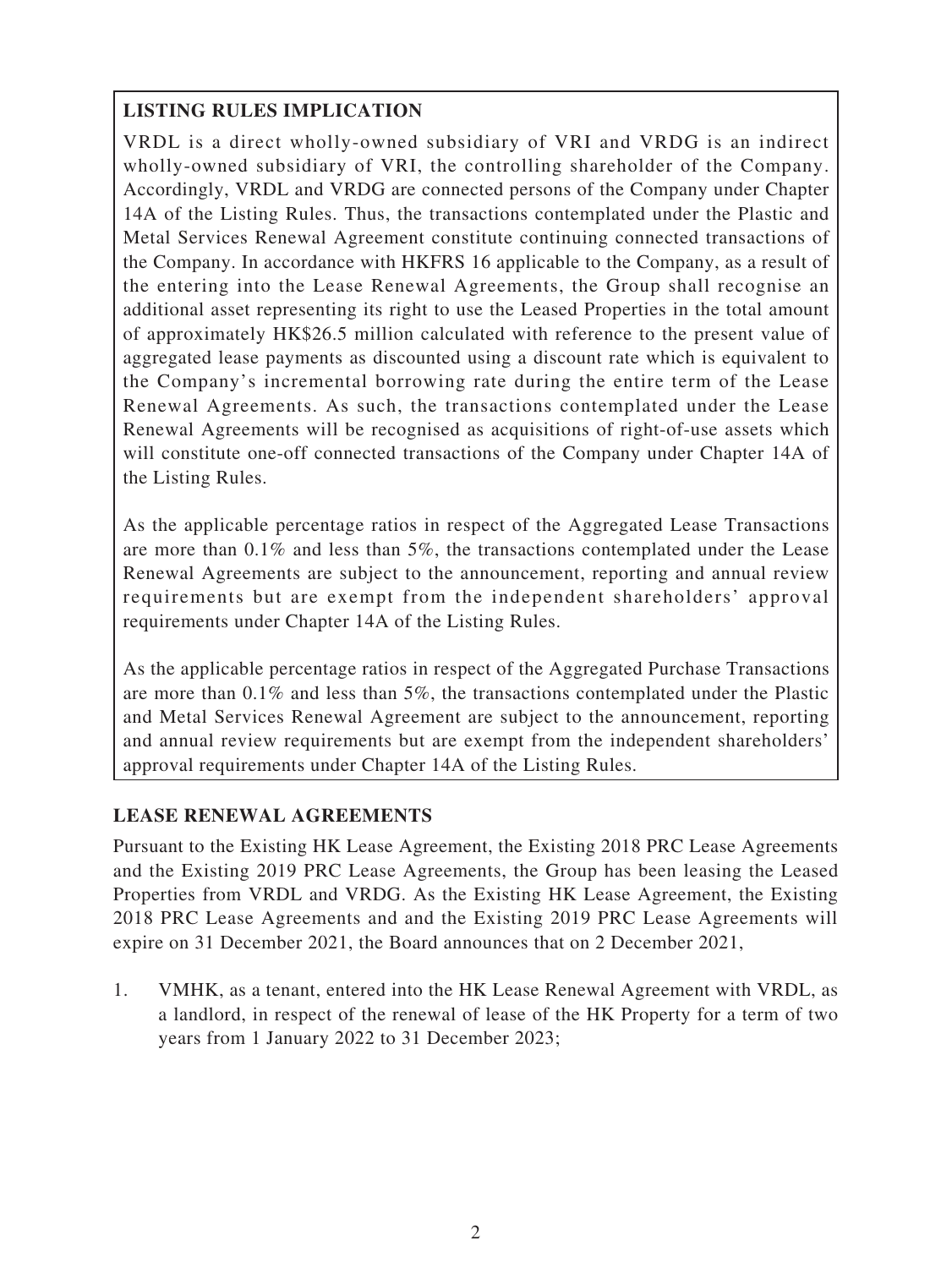- 2. VMDG and VRMD, as tenants, entered into the First PRC Lease Renewal Agreement and the Second PRC Lease Renewal Agreement with VRDG, as a landlord, in respect of the renewal of lease of the First PRC Property and the Second PRC Property for a term of two years from 1 January 2022 to 31 December 2023, respectively; and
- 3. VMDG and DVRD, as tenants, entered into the Third PRC Lease Renewal Agreement and the Fourth PRC Lease Renewal Agreement with VRDG, as a landlord, in respect of the renewal of lease of the Third PRC Property and the Fourth PRC Property for a term of two years from 1 January 2022 to 31 December 2023, respectively.

|                             | <b>HK Lease Renewal</b><br>Agreement                                                                                                 | <b>First PRC Lease</b><br>Renewal<br>Agreement                                                                                                     | <b>Second PRC Lease</b><br>Renewal<br>Agreement                                                      | <b>Third PRC Lease</b><br>Renewal<br>Agreement                                                                                                              | <b>Fourth PRC Lease</b><br>Renewal<br>Agreement                                                                                                             |
|-----------------------------|--------------------------------------------------------------------------------------------------------------------------------------|----------------------------------------------------------------------------------------------------------------------------------------------------|------------------------------------------------------------------------------------------------------|-------------------------------------------------------------------------------------------------------------------------------------------------------------|-------------------------------------------------------------------------------------------------------------------------------------------------------------|
| Date                        | 2 December 2021                                                                                                                      | 2 December 2021                                                                                                                                    | 2 December 2021                                                                                      | 2 December 2021                                                                                                                                             | 2 December 2021                                                                                                                                             |
| <b>Tenant</b>               | <b>VMHK</b>                                                                                                                          | <b>VMDG</b>                                                                                                                                        | <b>VRMD</b>                                                                                          | <b>VMDG</b>                                                                                                                                                 | <b>DVRD</b>                                                                                                                                                 |
| Landlord                    | <b>VRDL</b>                                                                                                                          | <b>VRDG</b>                                                                                                                                        | <b>VRDG</b>                                                                                          | <b>VRDG</b>                                                                                                                                                 | VRDG                                                                                                                                                        |
| <b>Location of property</b> | Flat B2, 7th Floor,<br>Phase 2, Hang<br>Fung Industrial<br>Building,<br>2G Hok Yuen<br>Street,<br>Hung Hom,<br>Kowloon,<br>Hong Kong | Various sites of an<br>industrial<br>complex located<br>at Qiaolong<br>Shuiaotou<br>Industrial Zone,<br>Tangxia Town,<br>Dongguan City,<br>the PRC | 4th Floor, 45-46<br>Qiaolong Shabu<br>Industrial Zone,<br>Tangxia Town,<br>Dongguan City,<br>the PRC | Factory 1 of Zone<br><b>B</b> industrial<br>complex located<br>at 45-46<br>Qiaolong Shabu<br>Industrial Zone,<br>Tangxia Town,<br>Dongguan City,<br>the PRC | Factory 2 of Zone<br><b>B</b> industrial<br>complex located<br>at 45-46<br>Qiaolong Shabu<br>Industrial Zone,<br>Tangxia Town,<br>Dongguan City,<br>the PRC |
| Size of property (GFA)      | 2,686.26 sq.ft.                                                                                                                      | 30,802.66 sq.m.                                                                                                                                    | 1,500.00 sq.m.                                                                                       | $4,230.00$ sq.m.                                                                                                                                            | 4,960.00 sq.m.                                                                                                                                              |
| <b>Term</b>                 | 1 January 2022 to<br>31 December<br>2023                                                                                             | 1 January 2022 to<br>31 December<br>2023                                                                                                           | 1 January 2022 to<br>31 December<br>2023                                                             | 1 January 2022 to<br>31 December<br>2023                                                                                                                    | 1 January 2022 to<br>31 December<br>2023                                                                                                                    |
| Rent                        | HK\$44,000 per<br>calendar month<br>(Note 1)                                                                                         | RMB679,600 per<br>calendar month<br>(Note 2)                                                                                                       | RMB31,500 per<br>calendar month<br>(Note 2)                                                          | RMB97,000 per<br>calendar month<br>(Note 2)                                                                                                                 | RMB114,000 per<br>calendar month<br>(Note 2)                                                                                                                |

Major terms of the Lease Renewal Agreements are as follows: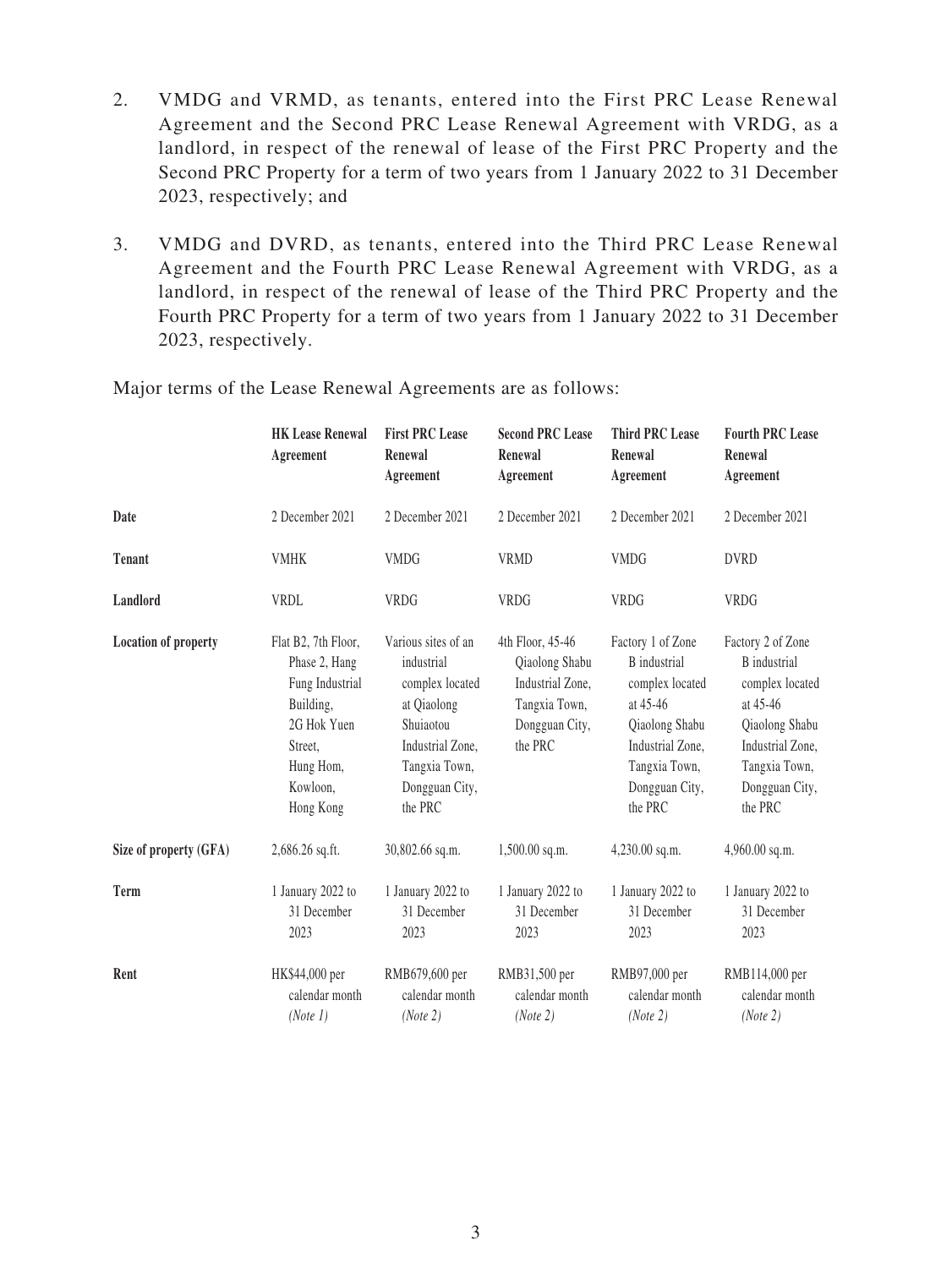|                 | <b>HK Lease Renewal</b><br>Agreement                                                                                                                                                                                                                                                                                                                                    | <b>First PRC Lease</b><br>Renewal<br>Agreement                                                      | <b>Second PRC Lease</b><br>Renewal<br>Agreement | <b>Third PRC Lease</b><br>Renewal<br>Agreement | <b>Fourth PRC Lease</b><br>Renewal<br>Agreement |
|-----------------|-------------------------------------------------------------------------------------------------------------------------------------------------------------------------------------------------------------------------------------------------------------------------------------------------------------------------------------------------------------------------|-----------------------------------------------------------------------------------------------------|-------------------------------------------------|------------------------------------------------|-------------------------------------------------|
| Use of property | used as office until<br>the completion<br>of the<br>renovation of<br>the Group's new<br>office premise<br>in around the<br>end of the first<br>quarter of 2022.<br>Upon the<br>relocation of the<br>office after the<br>completion of<br>renovation of<br>the new<br>premise, the<br>subject property<br>will be used as<br>service center<br>and warehouse<br>(Note 3) | production plant,<br>warehouse,<br>sterilisation<br>room, offices,<br>staff quarters<br>and canteen | warehouse                                       | warehouse                                      | production plant<br>and warehouse               |

*Notes:*

- 1. The rent is inclusive of rates and government rent and management fees. The monthly rental shall be payable monthly on the first day of each calendar month.
- 2. The rent is inclusive of management fees but exclusive of VAT and other operating outgoings. The monthly rental shall be payable monthly on the first day of each calendar month.
- 3. An announcement in relation to the change of headquarters and principal place of business in Hong Kong will be published by the Company as and when appropriate in accordance with the Listing Rules.

### **Basis of determination**

The annual rent payable by the Group in each of the Lease Renewal Agreements has been determined with reference to the prevailing market rates of leasing similar properties in the locality from the Independent Third Parties. Grant Sherman Appraisal Limited, a firm of professional surveyors and valuers independent of the Group, has reviewed the annual rent payable by the Group under each of the Lease Renewal Agreements and has confirmed that it is fair, reasonable and is consistent with the prevailing market rates of similar properties in the locality.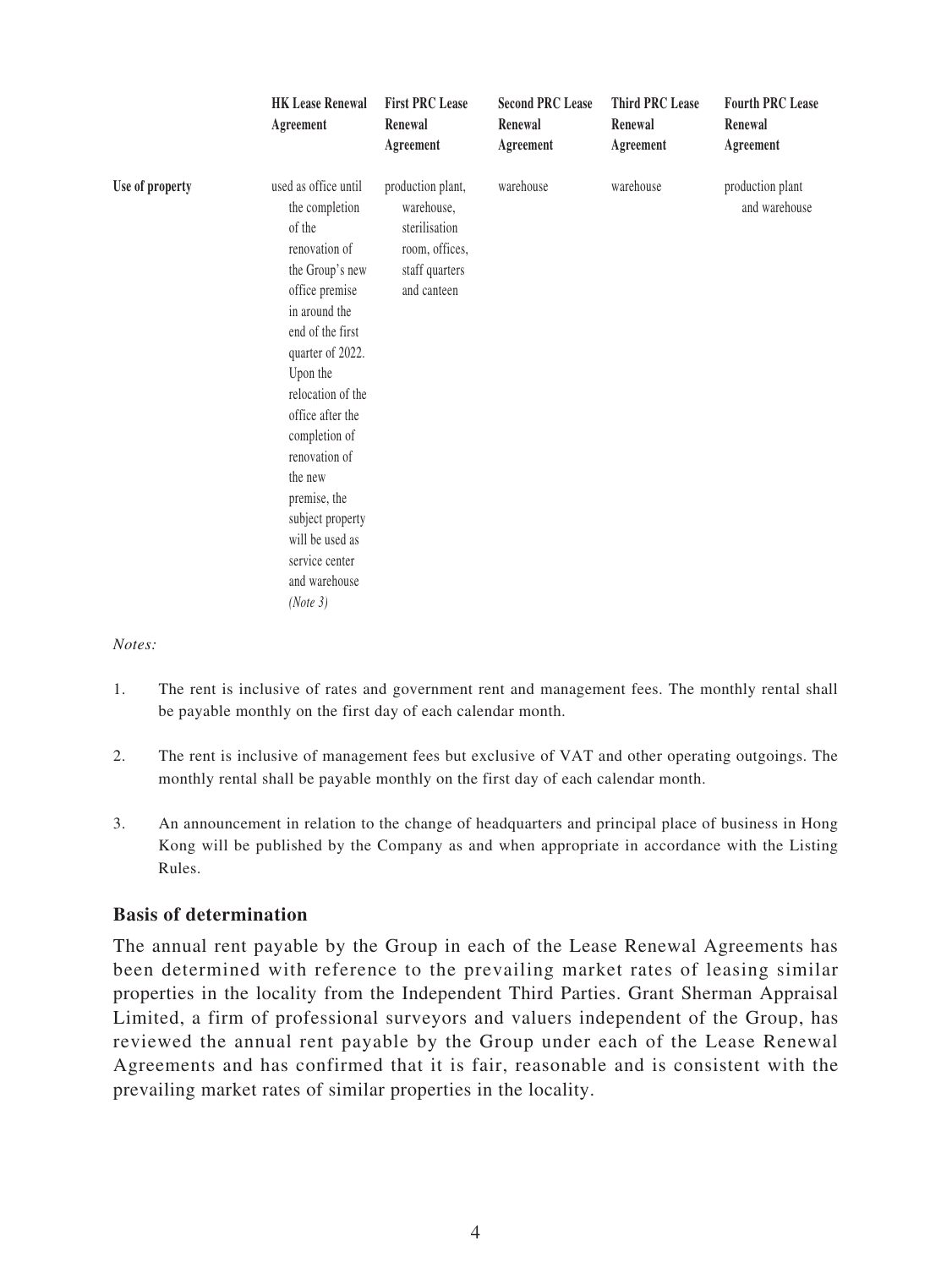# **REASONS AND BENEFITS FOR ENTERING INTO THE LEASE RENEWAL AGREEMENTS**

The Company considers the location and area of the Leased Properties to be favourable and appropriate for such functions and can satisfy the needs of the Group. During the terms of the Lease Renewal Agreements, the HK Property will initially be used by the Group as its principal place of business in Hong Kong and be used as service center and warehouse of the Group in Hong Kong after the relocation of office which is expected to be in around the end of the first quarter of 2022. On the other hand, the First PRC Property, the Second PRC Property, the Third PRC Property and the Fourth PRC Property will continue to be used as the same purpose as stipulated in the Existing 2018 PRC Lease Agreements and the Existing 2019 PRC Lease Agreements. Furthermore, the rental area of the First PRC Property under the First PRC Lease Renewal Agreement has increased by approximately 4,600 sq.m. as compared to the Existing 2018 PRC Lease Agreements and such additional area will mainly be used as production plant and warehouse to further support the Group's business operations.

## **PLASTIC AND METAL SERVICES RENEWAL AGREEMENT**

Pursuant to the Existing Plastic and Metal Services Agreement, VRDG has been supplying certain plastic and metal components and provision of painting, embossing, repairing and moulding services to the Group. As the Existing Plastic and Metal Services Agreement will expire on 31 December 2021, the Board announces that on 2 December 2021, VMDG entered into the Plastic and Metal Services Renewal Agreement with VRDG in respect of the renewal of above services for a term of two years from 1 January 2022 to 31 December 2023.

Major terms of the Plastic and Metal Services Renewal Agreement are as follows:

| Date                         | 2 December 2021                                                                                                                                                  |
|------------------------------|------------------------------------------------------------------------------------------------------------------------------------------------------------------|
| <b>Parties</b>               | VMDG as purchaser<br>VRDG as supplier                                                                                                                            |
| <b>Effective period</b>      | 1 January 2022 to 31 December 2023                                                                                                                               |
| <b>Nature of transaction</b> | VRDG shall supply certain plastic and metal components<br>and provide painting, embossing, repairing and moulding<br>services to VMDG.                           |
| <b>Termination</b>           | Either party to the Plastic and Metal Services Renewal<br>Agreement may terminate the agreement by giving the<br>other party not less than three months' notice. |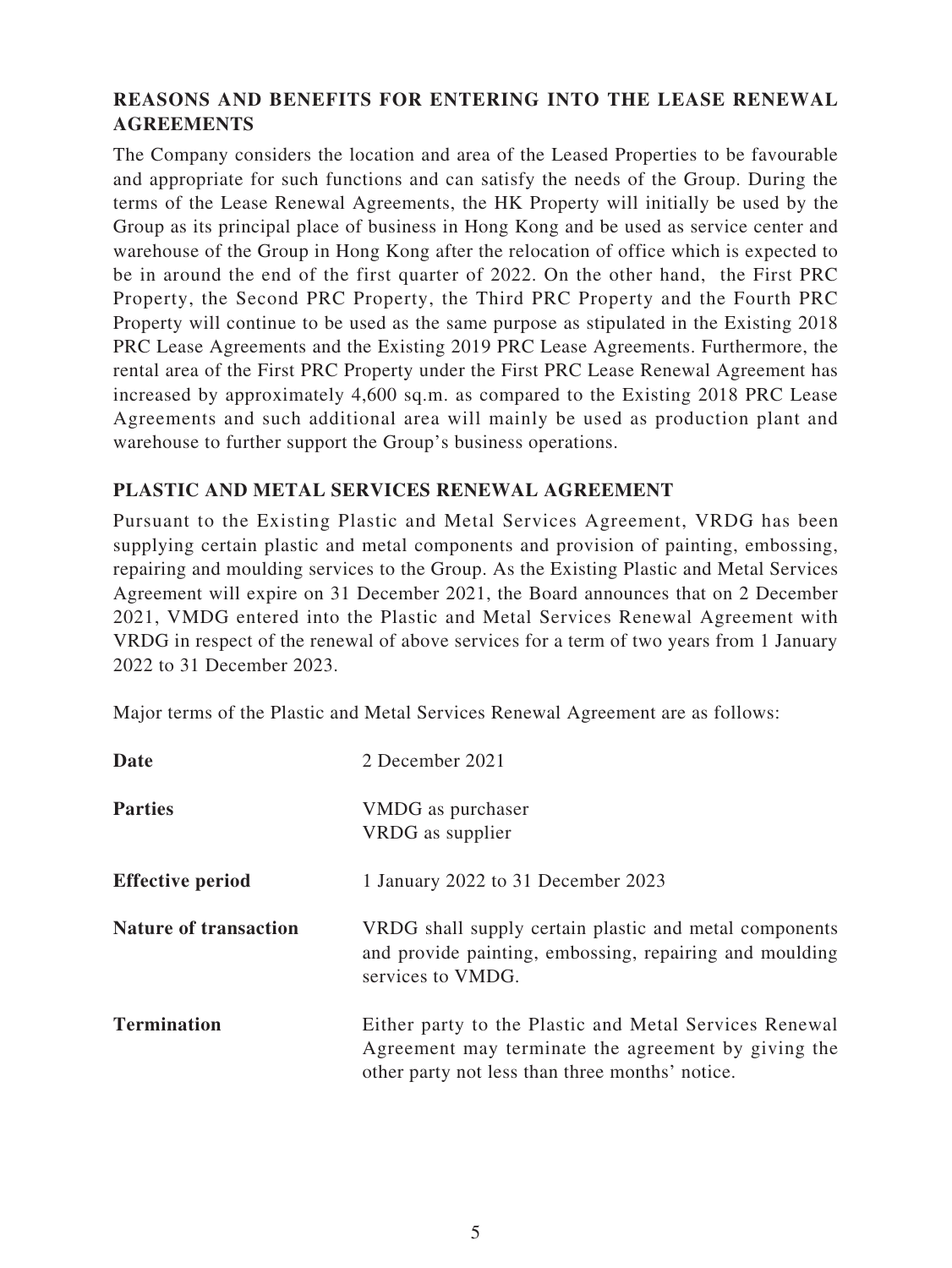| <b>Pricing basis</b>                               | The price of the plastic and metal components and<br>painting and moulding services provided by VRDG under<br>the Plastic and Metal Services Renewal Agreement was<br>determined based on VRDG's actual cost plus 10%<br>margin. |
|----------------------------------------------------|----------------------------------------------------------------------------------------------------------------------------------------------------------------------------------------------------------------------------------|
| <b>Historical aggregate</b><br>transaction amounts | For the financial year ended 31 December 2019:<br>HK\$6,410,000<br>For the financial year ended 31 December 2020:<br>HK\$8,685,000<br>For the ten months ended 31 October 2021:<br>HK\$8,428,000                                 |
| Annual cap                                         | For the year ending 31 December<br>2022: HK\$10,500,000<br>2023: HK\$11,500,000                                                                                                                                                  |

### **Basis of determination**

The annual caps payable by the Group has been determined with reference to (a) the historical transaction value; and (b) the expected increase in demand of the Group for the plastic and metal components and painting and moulding services.

The annual cap for 2022 is expected to remain at similar level as compared to the historical transaction amount for the ten months ended 31 October 2021 on an annualised basis. When determining the annual cap for 2023, the Directors have built in a buffer of 10% on top of the annual cap for 2022 to cater for potential growth.

# **REASONS AND BENEFITS FOR ENTERING INTO THE PLASTIC AND METAL SERVICES RENEWAL AGREEMENT**

During the term of the Plastic and Metal Services Renewal Agreement, the Group require VRDG to supply certain necessary plastic and metal components and provide painting, embossing, repairing and moulding services. The Company considers that the Plastic and Metal Services Renewal Agreement maximises the Group's cost efficiency and management effectiveness without any adverse impact on its operation.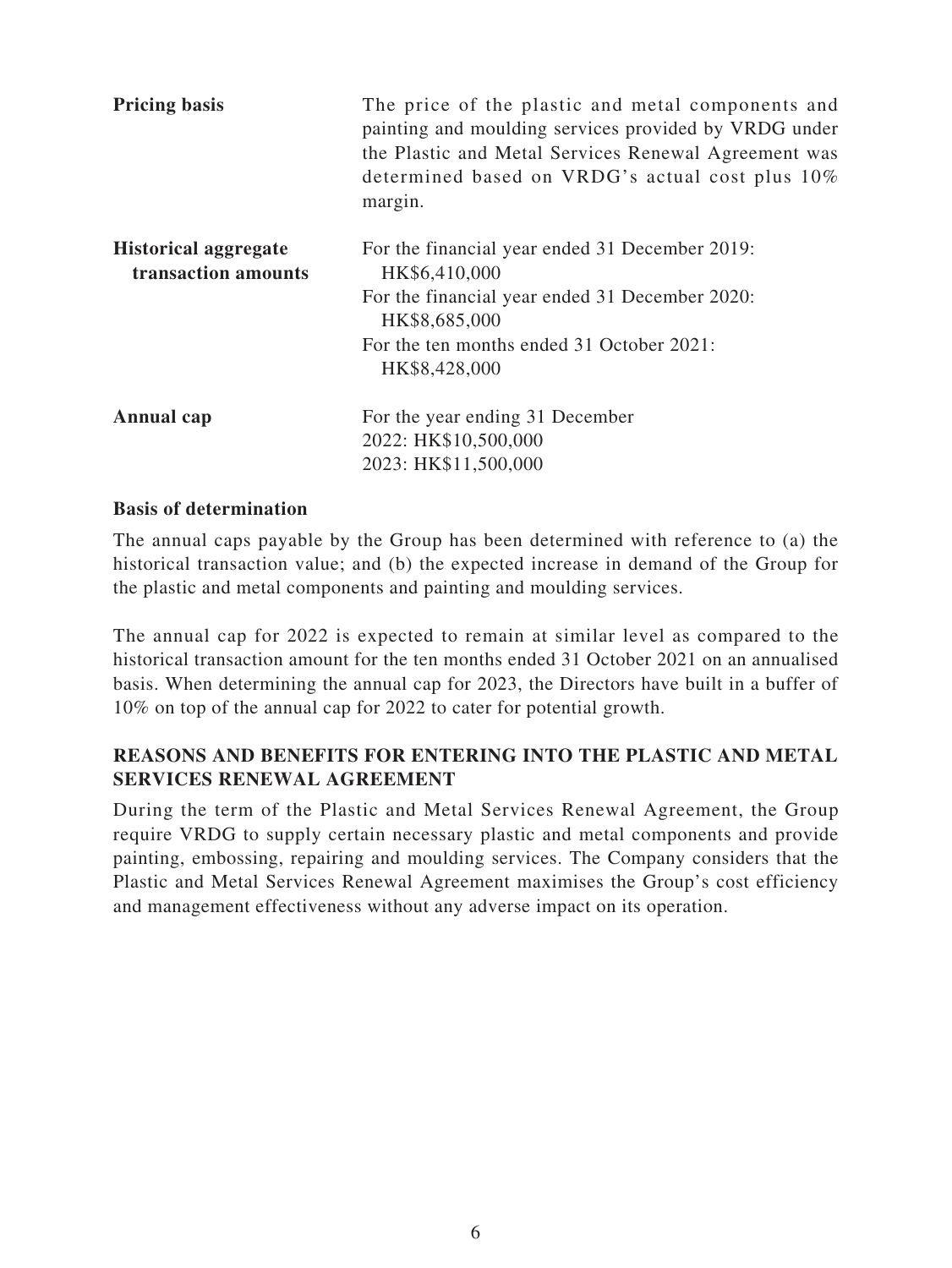## **INTERNAL CONTROL**

In order to ensure the terms of the Lease Renewal Agreements and the Plastic and Metal Services Renewal Agreement are on normal commercial terms and fair and reasonable to the Company and the Shareholders and are no more favourable than those offered by the Group to the Independent Third Parties, the Company has formulated the following internal control policies and adopted the following internal control measures:

- (i) the finance department of the Company will closely monitor the transactions contemplated under the Plastic and Metal Services Renewal Agreement to ensure that the transactions amount will not exceed the annual caps for the Plastic and Metal Services Renewal Agreement;
- (ii) the finance department of the Company will conduct regular random checks to review and assess whether the transactions contemplated under the Lease Renewal Agreements and the Plastic and Metal Services Renewal Agreement are conducted on normal commercial terms, in accordance with the terms set out in the Lease Renewal Agreements and the Plastic and Metal Services Renewal Agreement and whether the rent and service fees and relevant contract terms are in the interest of the Company and the Shareholders as a whole;
- (iii) the Company's auditor will conduct an annual review of the transactions entered into under the Lease Renewal Agreements and the Plastic and Metal Services Renewal Agreement to ensure that the transactions amount is within the annual cap and the transactions are in accordance with the terms set out in the Lease Renewal Agreements and the Plastic and Metal Services Renewal Agreement; and
- (iv) the Company's independent non-executive Directors will conduct an annual review of the status of the transactions under the Lease Renewal Agreements and the Plastic and Metal Services Renewal Agreement to ensure that the Company has complied with its internal approval process and the relevant requirements under the Listing Rules.

In view of the pricing policy and internal control measures above, the Directors are of the view that appropriate measures are in place to ensure that the transactions contemplated under the Lease Renewal Agreements and the Plastic and Metal Services Renewal Agreement will be conducted on normal commercial terms and not prejudicial to the interest of the Company and its minority Shareholders.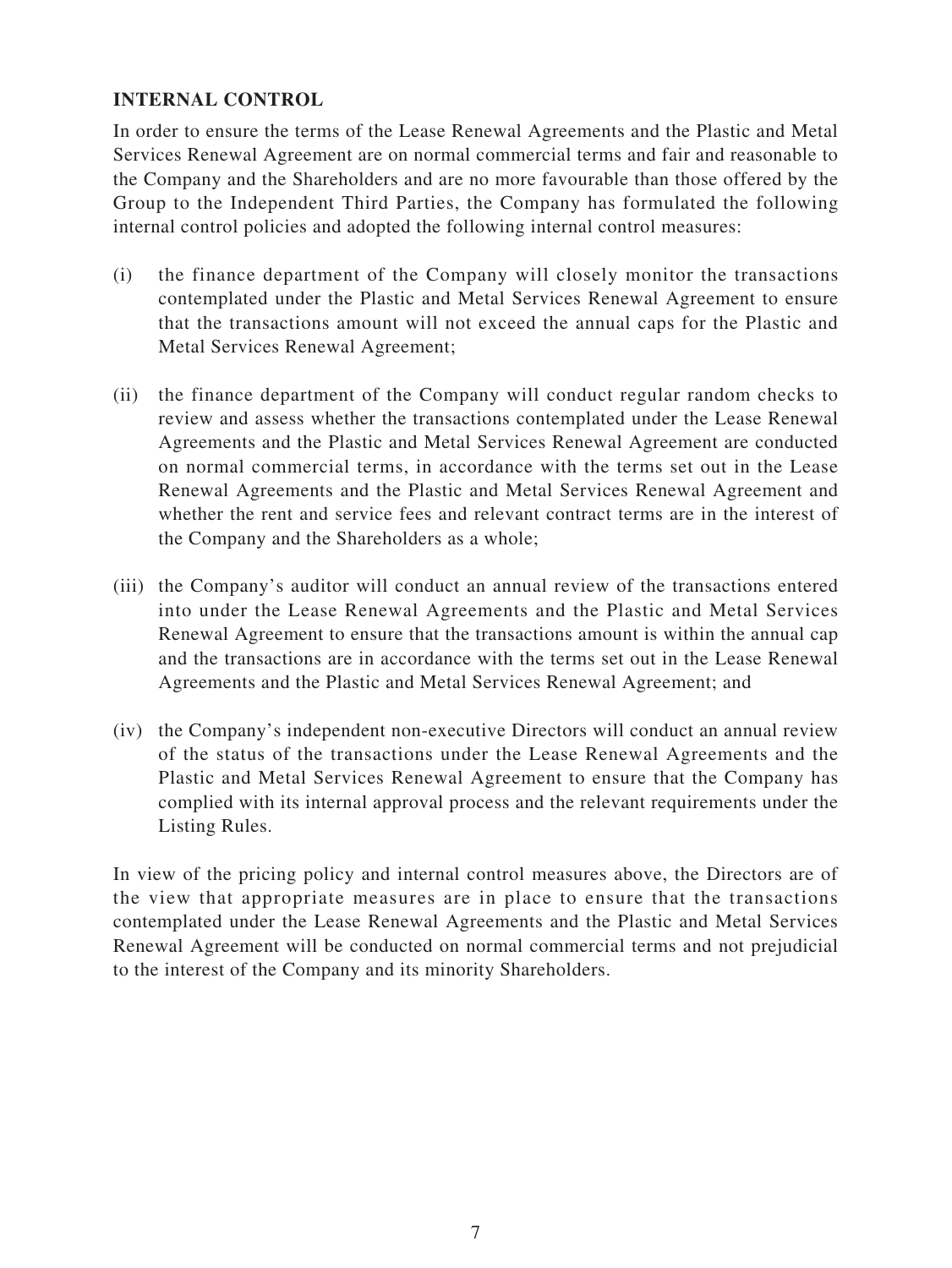# **INFORMATION ON THE GROUP AND THE PARTIES TO THE LEASE RENEWAL AGREEMENTS AND THE PLASTIC AND METAL SERVICES RENEWAL AGREEMENT**

The Group is principally engaging in the research, development, manufacture and sale of medical devices forcusing on respiratory care, imaging contrast media power injector disposables, orthopaedic and rehabilitation products.

VMHK is a company incorporated in Hong Kong and an indirect wholly-owned subsidiary of the Company. VMHK is principally engaging in the trading of medical devices and investment holding.

VMDG and DVRD are companies established in the PRC and indirect wholly-owned subsidiaries of the Company. VMDG and DVRD are principally engaging in the manufacturing of medical devices.

VRMD is a company established in the PRC and an indirect wholly-owned subsidiary of the Company. VRMD is principally engaging in the trading of medical devices.

VRDL is a company incorporated in Hong Kong and is principally engaging in property investment. VRDG is a company established in the PRC and is principally engaging in the manufacturing of electrical appliances and the provision of subcontracting services to the Group. As at the date of this announcement, VRDL is a direct wholly-owned subsidiary of VRI and VRDG is an indirect wholly-owned subsidiary of VRI, which is a controlling shareholder of the Company. Accordingly, VRDL and VRDG are connected persons of the Company.

# **LISTING RULES IMPLICATIONS**

VRDL is a direct wholly-owned subsidiary of VRI and VRDG is an indirect wholly-owned subsidiary of VRI, the controlling shareholder of the Company. Accordingly, VRDL and VRDG are connected persons of the Company under Chapter 14A of the Listing Rules. Thus, the transactions contemplated under the Plastic and Metal Services Renewal Agreement constitute continuing connected transactions of the Company.

In accordance with HKFRS 16 applicable to the Company, as a result of the entering into the Lease Renewal Agreements, the Group shall recognise an additional asset representing its right to use the Leased Properties in the total amount of approximately HK\$26.5 million calculated with reference to the present value of aggregated lease payments as discounted using a discount rate which is equivalent to the Company's incremental borrowing rate during the entire term of the Lease Renewal Agreements. As such, the transactions contemplated under the Lease Renewal Agreements will be recognised as acquisitions of right-of-use assets which will constitute one-off connected transactions of the Company under Chapter 14A of the Listing Rules.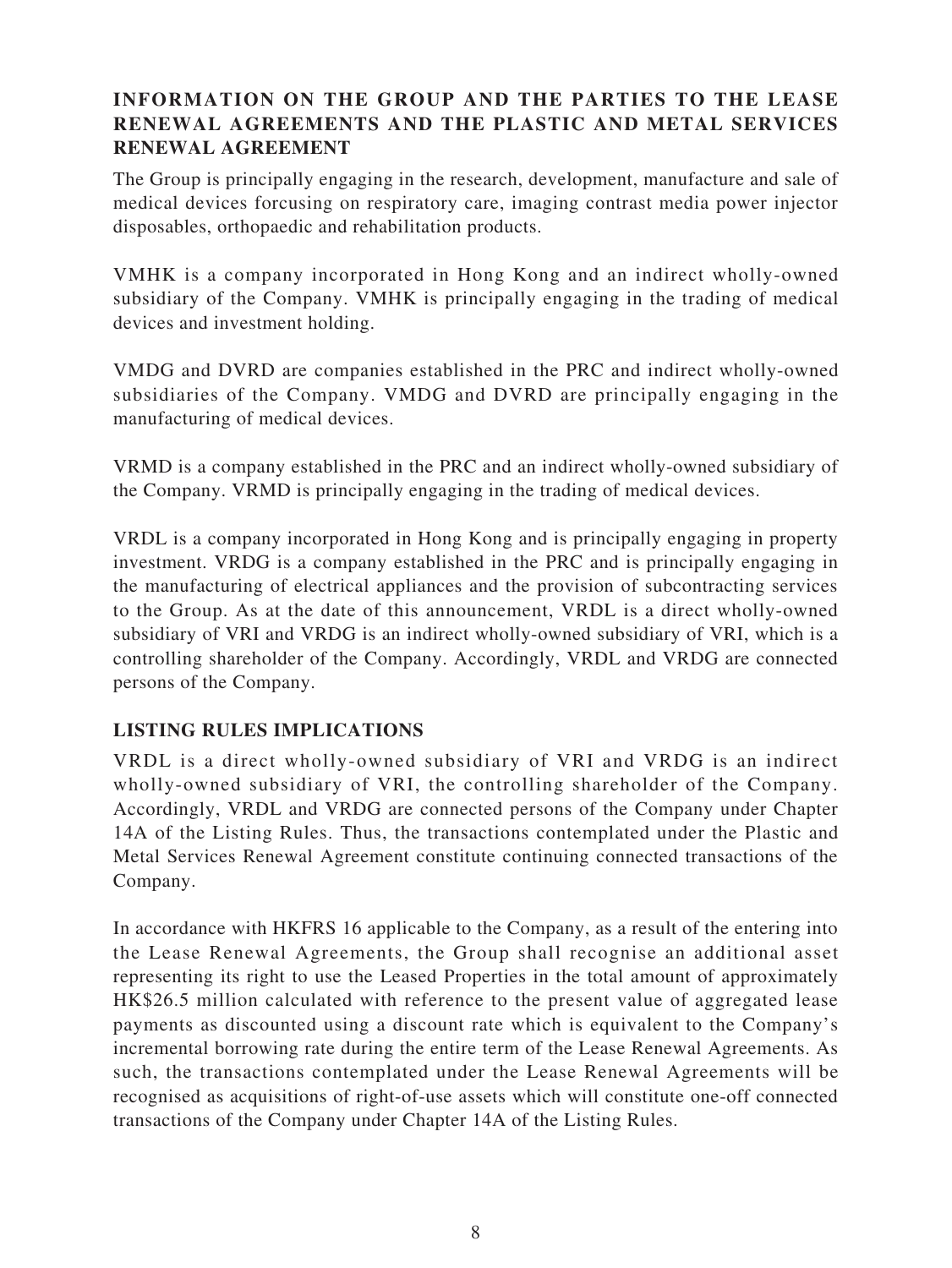As the applicable percentage ratios in respect of the Aggregated Lease Transactions are more than 0.1% and less than 5%, the transactions contemplated under the Lease Renewal Agreements are subject to the announcement, reporting and annual review requirements but are exempt from the independent shareholders' approval requirements under Chapter 14A of the Listing Rules.

As the applicable percentage ratios in respect of the Aggregated Purchase Transactions are more than 0.1% and less than 5%, the transactions contemplated under the Plastic and Metal Services Renewal Agreement are subject to the announcement, reporting and annual review requirements but are exempt from the independent shareholders' approval requirements under Chapter 14A of the Listing Rules.

The Directors (including the independent non-executive Directors) are of the view that the Lease Renewal Agreements and the Plastic and Metal Services Renewal Agreement have been entered into in the ordinary and usual course of business of the Group and are on normal commercial terms and on pricing terms no less favourable to the Company than those provided to the Independent Third Parties, and the terms and conditions therein as well as the annual caps for the Plastic and Metal Services Renewal Agreement are fair and reasonable and in the interests of the Company and the Shareholders as a whole.

As at the date of this announcement, VRI is owned as to 57.89% by Mr. Choi and 42.11% by Ms. Liu, respectively. Accordingly, Mr. Choi is considered as having a material interest in the transactions contemplated under the Lease Renewal Agreements and the Plastic and Metal Services Renewal Agreement. Mr. Choi, being the chairman and executive Director, has abstained from voting on the relevant resolutions of the Board approving the Lease Renewal Agreements and the Plastic and Metal Services Renewal Agreement and the transactions contemplated thereunder. Save as disclosed above, none of the Directors has a material interest in the transactions contemplated under the Lease Renewal Agreements and the Plastic and Metal Services Renewal Agreement or is required to abstain from voting on the relevant resolutions of the Board.

### **DEFINITIONS**

| "Aggregated Lease"<br>Transactions"    | the transactions contemplated under the Lease Renewal<br>Agreements and the Fifth PRC Lease Agreement                                                                                                                                 |
|----------------------------------------|---------------------------------------------------------------------------------------------------------------------------------------------------------------------------------------------------------------------------------------|
| "Aggregated Purchase"<br>Transactions" | the transactions contemplated under the Plastic and<br>Metal Services Renewal Agreement and the Medical<br><b>Trolley Purchase Agreement</b>                                                                                          |
| "Board"                                | the board of Directors                                                                                                                                                                                                                |
| "Company"                              | Vincent Medical Holdings Limited 永勝醫療控股有限<br>公司, an exempted company incorporated in the<br>Cayman Islands with limited liability and the shares of<br>which are listed on the Main Board of the Stock<br>Exchange (stock code: 1612) |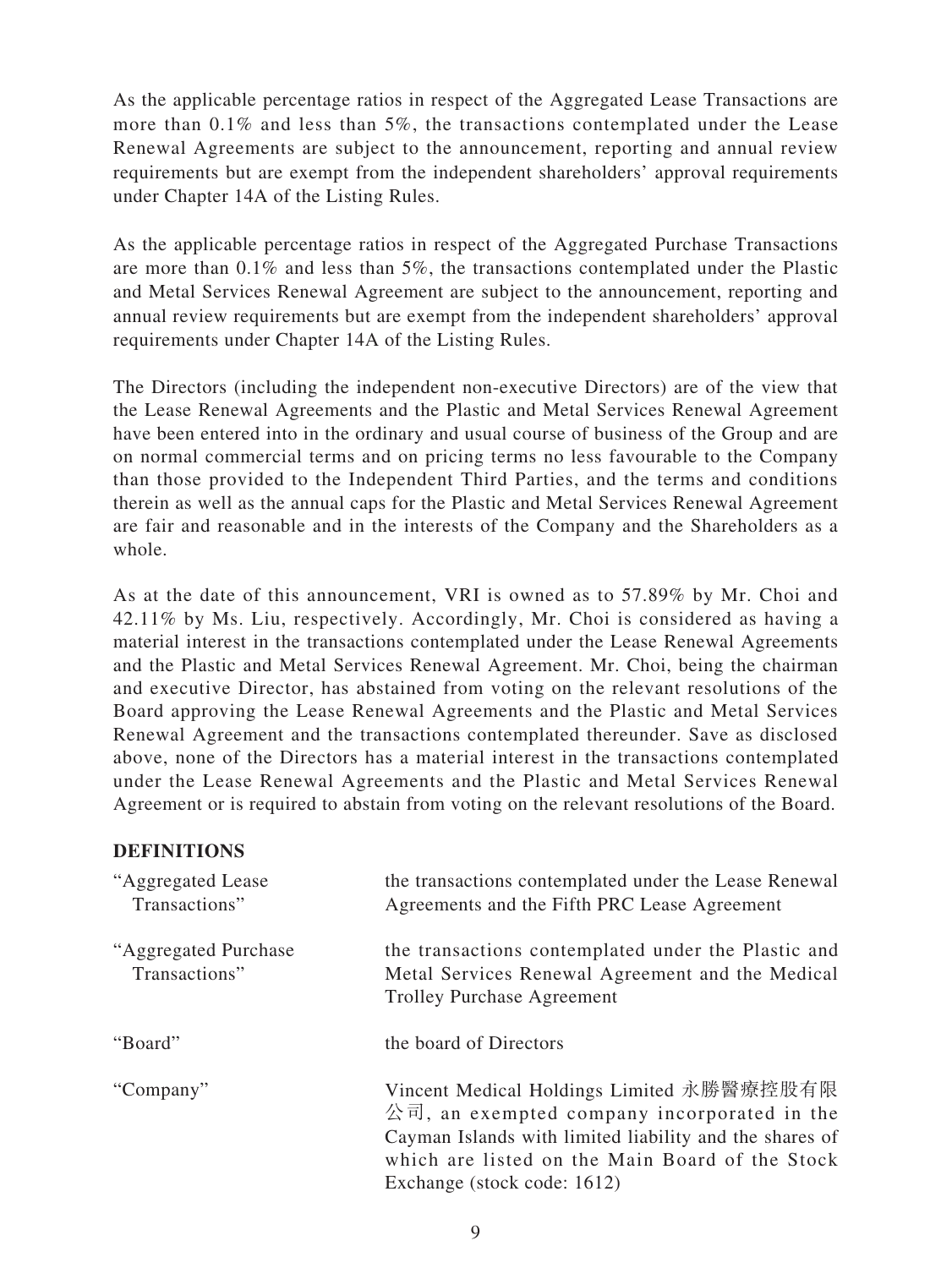| "connected persons"                                 | has the meaning ascribed thereto under the Listing<br>Rules                                                                                                                                                                                                                       |
|-----------------------------------------------------|-----------------------------------------------------------------------------------------------------------------------------------------------------------------------------------------------------------------------------------------------------------------------------------|
| "controlling shareholder"                           | has the meaning ascribed thereto under the Listing<br>Rules                                                                                                                                                                                                                       |
| "Directors"                                         | the directors of the Company                                                                                                                                                                                                                                                      |
| "DVRD"                                              | 東莞永健康復器具有限公司 (translated as "Dongguan<br>Vincent Rehabilitation Devices Company Limited"), a<br>limited liability company established in the PRC and<br>an indirect wholly-owned subsidiary of the Company                                                                        |
| "Existing 2018 PRC Lease"<br>Agreements"            | the lease agreements dated 12 December 2018 entered<br>into between VMDG and VRMD as tenants and VRDG<br>as landlord in relation to the lease of the First PRC<br>Property and the Second PRC Property                                                                            |
| "Existing 2019 PRC Lease"<br>Agreements"            | the lease agreements dated 20 December 2019 entered<br>into between VMDG and DVRD as tenants and VRDG<br>as landlord in relation to the lease of the Third PRC<br>Property and the Fourth PRC Property                                                                            |
| "Existing HK Lease<br>Agreement"                    | the lease agreement dated 12 December 2018 entered<br>into between VMHK as tenant and VRDL as landlord<br>in relation to the lease of the HK Property                                                                                                                             |
| "Existing Plastic and Metal"<br>Services Agreement" | the plastic and metal services agreement dated 12<br>December 2018 entered into between VMDG as<br>purchaser and VRDG as suppler in relation to the<br>supply of certain plastic and metal components and<br>provision of painting, embossing, repairing and<br>moulding services |
| "Fifth PRC Lease Agreement"                         | the lease agreement dated 30 June 2021 entered into<br>between VMDG as tenant and VRDG as landlord in<br>relation to the lease of a parcel of land in an industrial<br>complex located at 45-46 Qiaolong Shabu Industrial<br>Zone, Tangxia Town, Dongguan City, the PRC           |
| "First PRC Lease Renewal<br>Agreement"              | the lease agreement dated 2 December 2021 entered<br>into between VMDG as tenant and VRDG as landlord<br>in relation to the renewal of lease of the First PRC<br>Property                                                                                                         |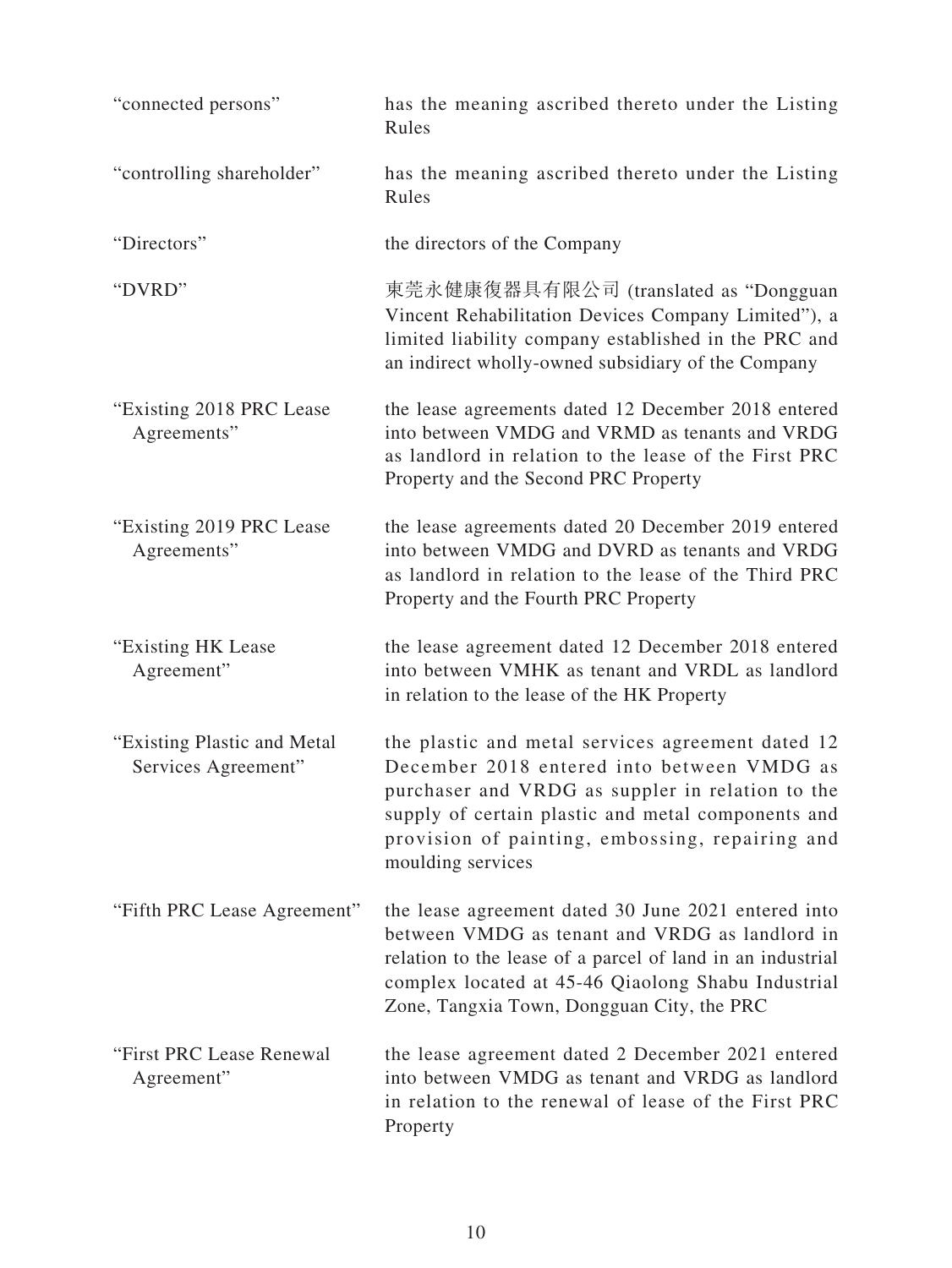| "First PRC Property"                    | various sites of an industrial complex located at<br>Qiaolong Shuiaotou Industrial Zone, Tangxia Town,<br>Dongguan City, the PRC                                                                         |
|-----------------------------------------|----------------------------------------------------------------------------------------------------------------------------------------------------------------------------------------------------------|
| "Fourth PRC Lease Renewal<br>Agreement" | the lease agreement dated 2 December 2021 entered<br>into between DVRD as tenant and VRDG as landlord<br>in relation to the renewal of lease of the Fourth PRC<br>Property                               |
| "Fourth PRC Property"                   | the Factory 2 of Zone B industrial complex located at<br>45-46 Qiaolong Shabu Industrial Zone, Tangxia Town,<br>Dongguan City, the PRC                                                                   |
| "GFA"                                   | gross floor area                                                                                                                                                                                         |
| "Group"                                 | the Company and its subsidiaries                                                                                                                                                                         |
| "HK Lease Renewal<br>Agreement"         | the lease agreement dated 2 December 2021 entered<br>into between VMHK as tenant and VRDL as landlord<br>in relation to the renewal of lease of the HK Property                                          |
| "HK Property"                           | the premises located at Flat B2, 7th Floor, Phase 2,<br>Hang Fung Industrial Building, 2G Hok Yuen Street,<br>Hung Hom, Kowloon, Hong Kong                                                               |
| "HK\$"                                  | Hong Kong dollars, the lawful currency of Hong Kong                                                                                                                                                      |
| "HKFRS"                                 | Hong Kong Financial Reporting Standards issued by<br>the Hong Kong Institute of Certified Public<br><b>Accountants</b>                                                                                   |
| "Hong Kong"                             | Hong Kong Special Administrative Region of the PRC                                                                                                                                                       |
| "Independent Third Parties"             | a person who, as far as the Directors are aware after<br>having made all reasonable enquiries, is not a<br>connected person of the Company                                                               |
| "Leased Properties"                     | the HK Property, the First PRC Property, the Second<br>PRC Property, the Third PRC Property and the Fourth<br><b>PRC</b> Property                                                                        |
| "Lease Renewal Agreements"              | the HK Lease Renewal Agreement, the First PRC Lease<br>Renewal Agreement, the Second PRC Lease Renewal<br>Agreement, the Third PRC Lease Renewal Agreement<br>and the Fourth PRC Lease Renewal Agreement |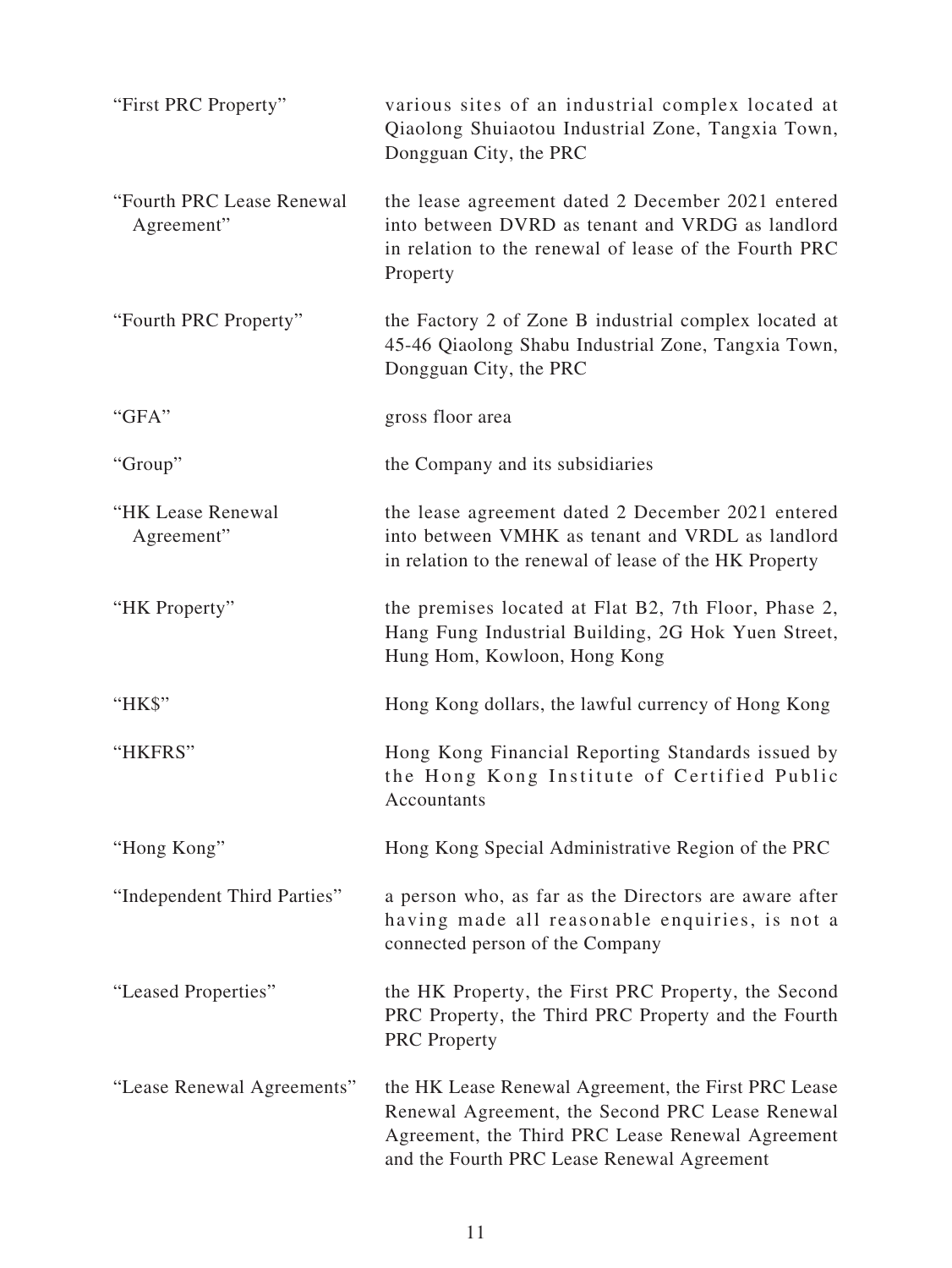| "Listing Rules"                                    | the Rules Governing the Listing of Securities on the<br><b>Stock Exchange</b>                                                                                                                                                                                  |
|----------------------------------------------------|----------------------------------------------------------------------------------------------------------------------------------------------------------------------------------------------------------------------------------------------------------------|
| "Medical Trolley Purchase"<br>Agreement"           | the medical trolley purchase agreement dated 30 June<br>2021 entered into between VMDG as purchaser and<br>VRDG as supplier in relation to the supply of medical<br>trolley                                                                                    |
| "Mr. Choi"                                         | Mr. Choi Man Shing, an executive Director and the<br>spouse of Ms. Liu                                                                                                                                                                                         |
| "Ms. Liu"                                          | Ms. Liu Pui Ching, one of the controlling shareholders<br>of the Company and the spouse of Mr. Choi                                                                                                                                                            |
| "Plastic and Metal Services"<br>Renewal Agreement" | the plastic and metal services agreement dated 2<br>December 2021 entered into between VMDG as<br>purchaser and VRDG as supplier in relation to the<br>renewal of the provision of certain plastic and metal<br>components and painting and embossing services |
| "PRC"                                              | the People's Republic of China, excluding for the<br>purposes of this announcement only, Hong Kong, the<br>Macau Special Administrative Region of the PRC and<br>Taiwan                                                                                        |
| "RMB"                                              | Renminbi, the lawful currency of the PRC                                                                                                                                                                                                                       |
| "Second PRC Lease<br>Renewal Agreement"            | the lease agreement dated 2 December 2021 entered<br>into between VRMD as tenant and VRDG as landlord<br>in relation to the renewal of lease of the Second PRC<br>Property                                                                                     |
| "Second PRC Property"                              | the warehouse located at the 4th Floor, 45-46 Qiaolong<br>Shabu Industrial Zone, Tangxia Town, Dongguan City,<br>the PRC                                                                                                                                       |
| "Shareholders"                                     | $holder(s)$ of the ordinary share(s) of par value of<br>HK\$0.01 each in the share capital of the Company                                                                                                                                                      |
| "Stock Exchange"                                   | The Stock Exchange of Hong Kong Limited                                                                                                                                                                                                                        |
| "Third PRC Lease Renewal<br>Agreement"             | the lease agreement dated 2 December 2021 entered<br>into between VMDG as tenant and VRDG as landlord<br>in relation to the renewal of lease of the Third PRC<br>Property                                                                                      |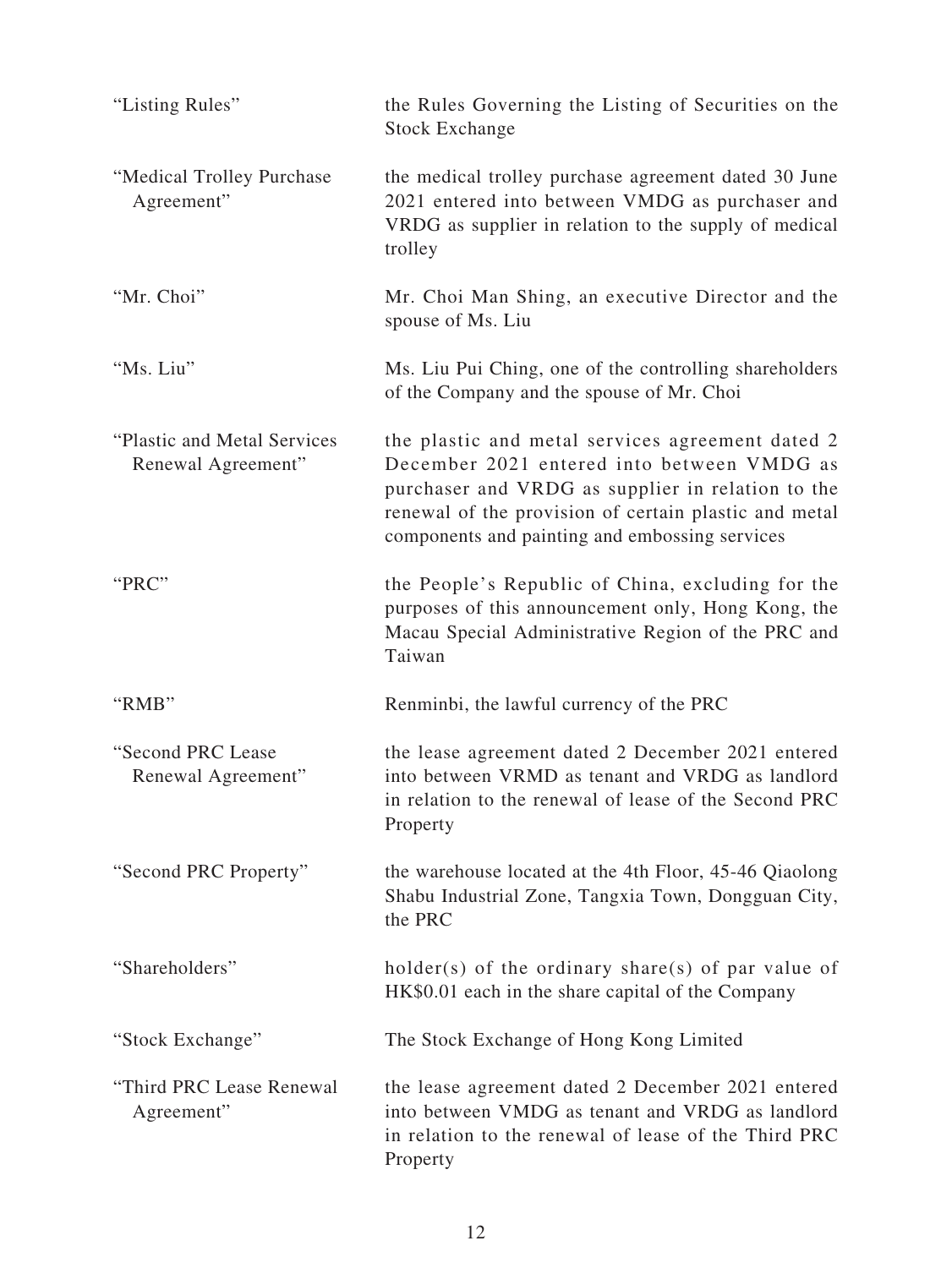| "Third PRC Property" | the Factory 1 of Zone B industrial complex located at<br>45-46 Qiaolong Shabu Industrial Zone, Tangxia Town,<br>Dongguan City, the PRC                                                                    |
|----------------------|-----------------------------------------------------------------------------------------------------------------------------------------------------------------------------------------------------------|
| "VAT"                | value-added tax                                                                                                                                                                                           |
| "VMDG"               | 東莞永勝醫療製品有限公司 (translated as "Vincent<br>Medical (Dongguan) Mfg. Co. Ltd."), a limited liability<br>company established in the PRC and an indirect<br>wholly-owned subsidiary of the Company               |
| "VMHK"               | Vincent Medical Manufacturing Co., Limited (永勝醫<br>療製品有限公司), a limited liability company<br>incorporated in Hong Kong and an indirect<br>wholly-owned subsidiary of the Company                           |
| "VRDG"               | 永勝(東莞)電子有限公司 (translated as "Vincent Raya<br>(Dongguan) Electronics Co., Ltd."), a limited liability<br>company established in the PRC and an indirect<br>wholly-owned subsidiary of VRI                  |
| "VRDL"               | Vincent Raya Development Limited (永勝宏基發展有<br>限公司), a limited liability company incorporated in<br>Hong Kong and a direct wholly-owned subsidiary of<br><b>VRI</b>                                         |
| "VRI"                | Vincent Raya International Limited, a limited liability<br>company incorporated in the British Virgin Islands and<br>one of the controlling shareholders of the Company                                   |
| "VRMD"               | 東莞永勝宏基醫療器械有限公司 (translated as<br>"Vincent Raya (Dong Guan) Medical Device Co.,<br>Ltd."), a limited liability company established in the<br>PRC and an indirect wholly-owned subsidiary of the<br>Company |
| $\%$                 | per cent.                                                                                                                                                                                                 |
|                      | By Order of the Board<br><b>Vincent Medical Holdings Limited</b><br><b>Choi Man Shing</b><br>Chairman and Executive Director                                                                              |

Hong Kong, 2 December 2021